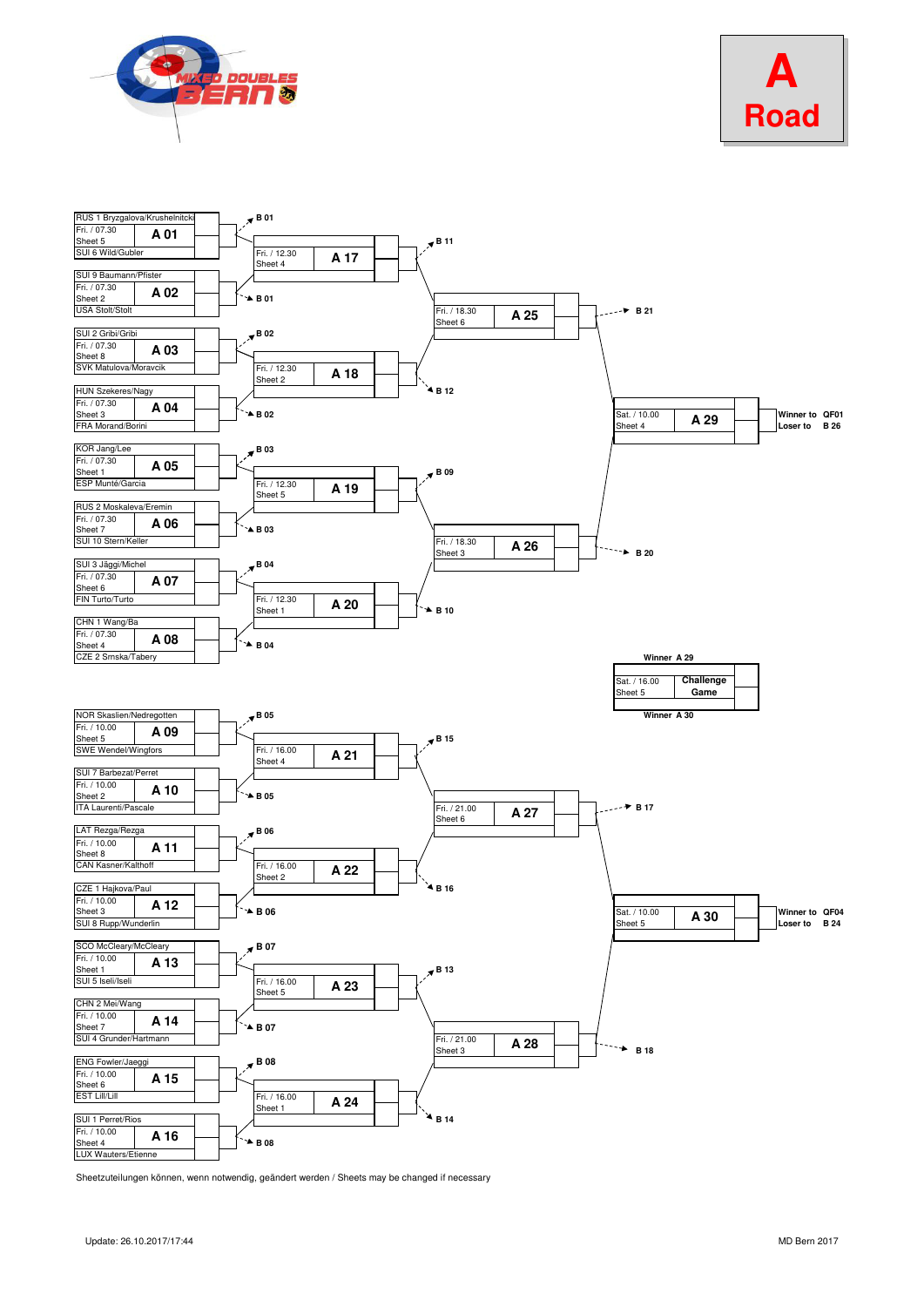



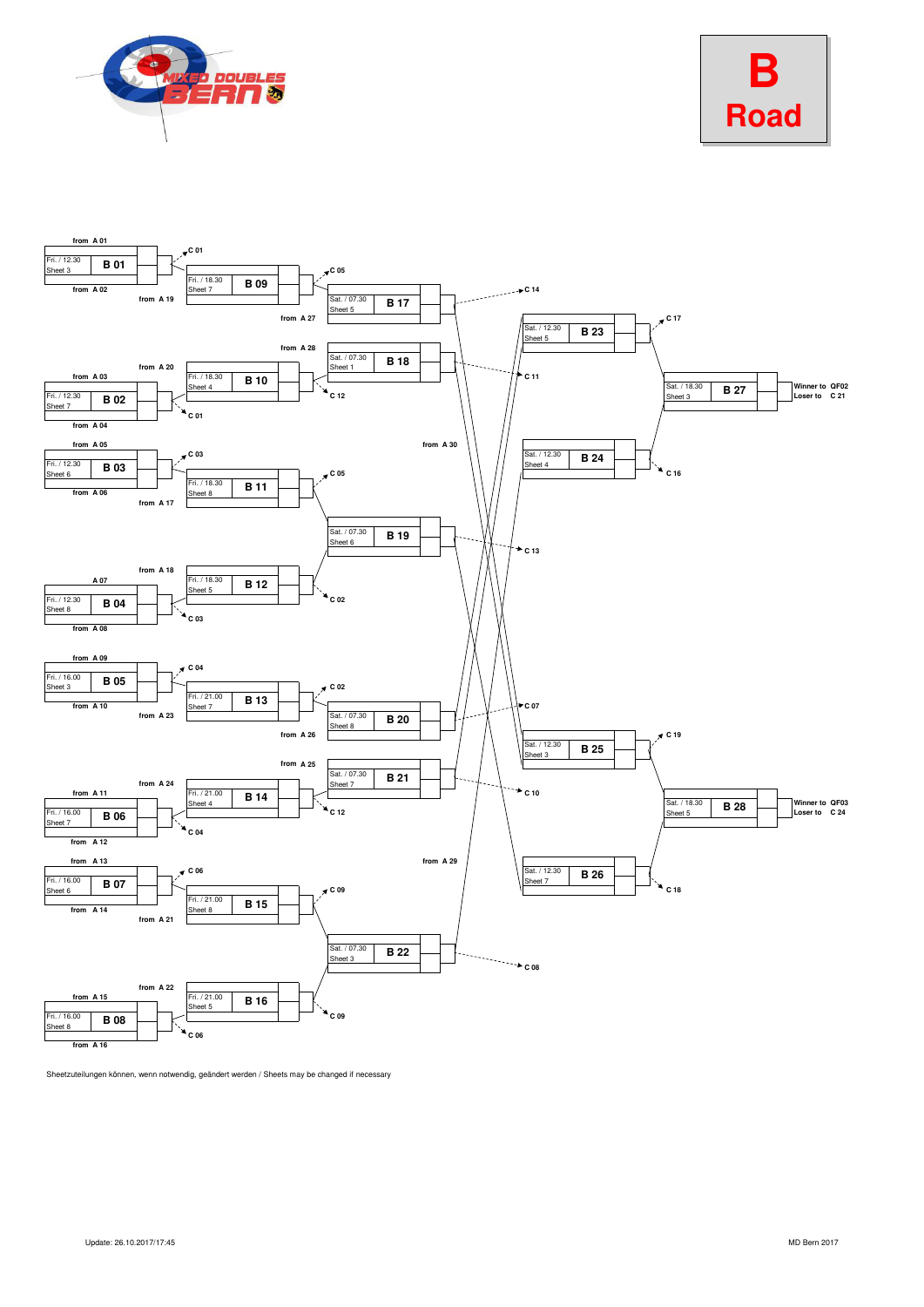



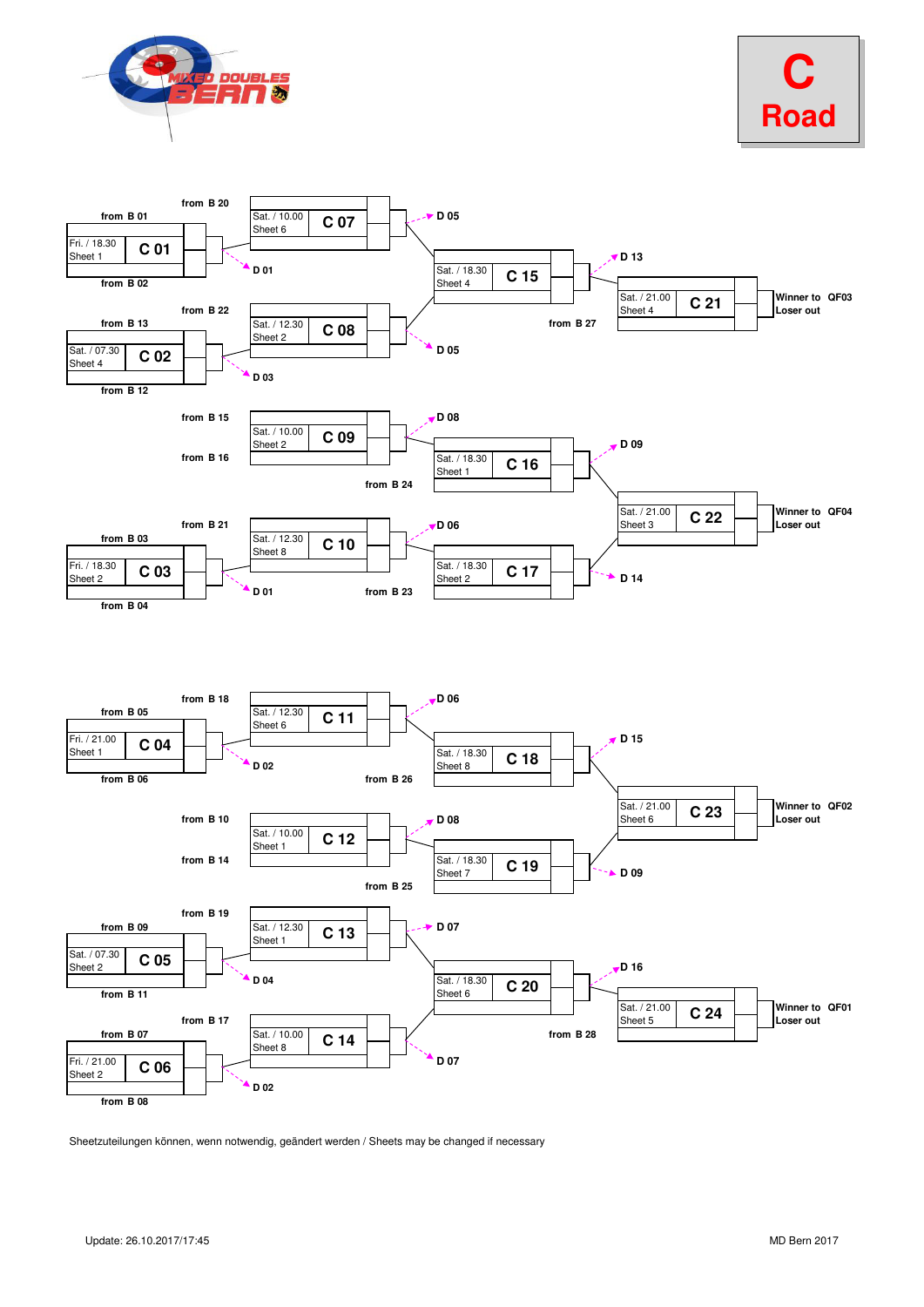

## **Finals**